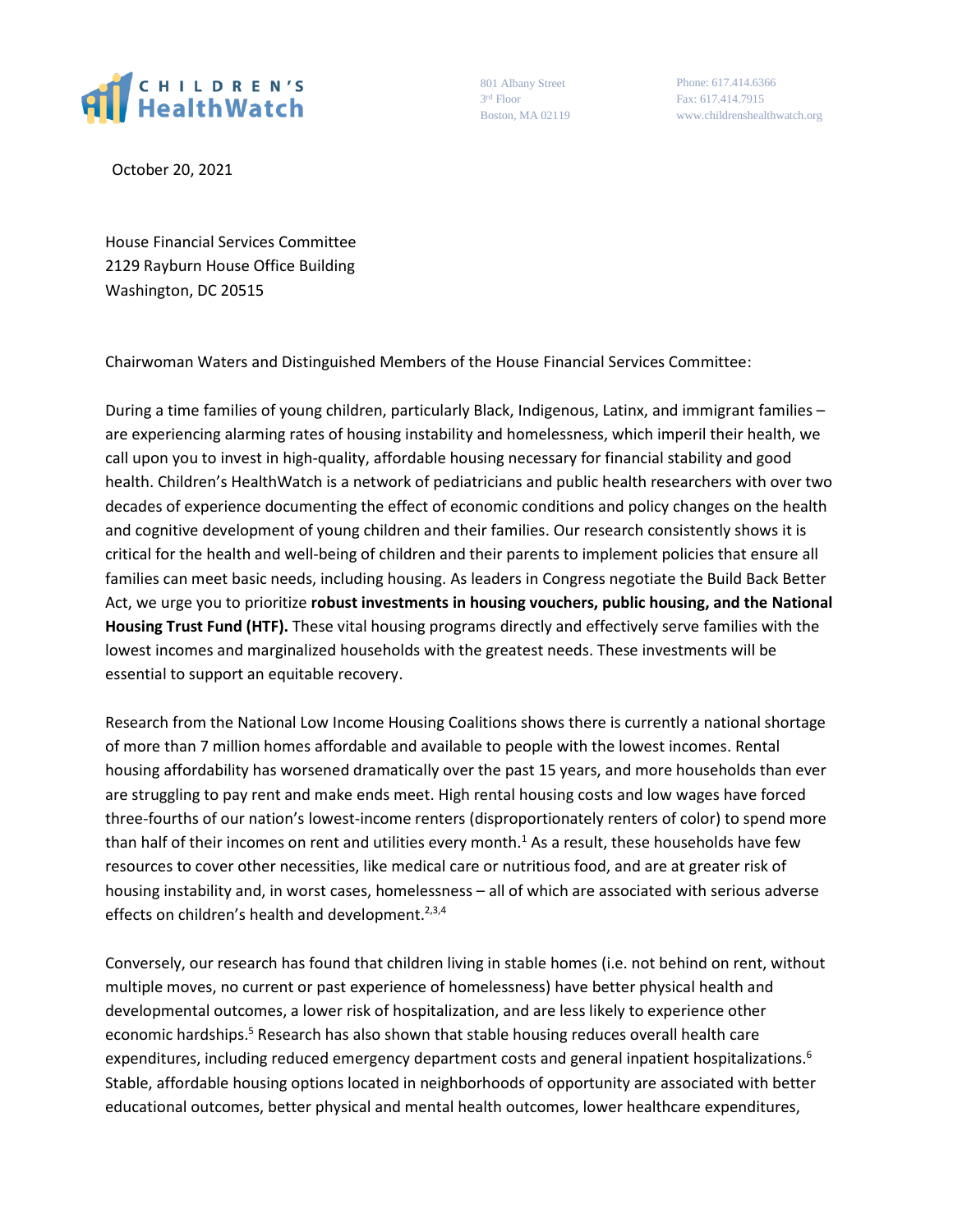## CHILDREN'S

801 Albany Street 3 rd Floor Boston, MA 02119

Phone: 617.414.6366 Fax: 617.414.7915 www.childrenshealthwatch.org

greater food security, stronger upward economic mobility and growth, greater racial and gender equity, fewer encounters with the criminal legal system, reduced greenhouse gas emissions, and more.<sup>78,9</sup> Unfortunately, years of underinvestment in affordable housing solutions have contributed to our current housing crisis. For example, although it is well documented that housing vouchers and other rental assistance are highly effective at addressing homelessness and housing instability, reducing domestic violence, and improving other outcomes, 3 in 4 people eligible for rental assistance do not receive it due to inadequate funding.<sup>10</sup>

While the affordable housing crisis has many dimensions, it fundamentally stems from long-term growth in housing costs that push rents beyond what many people with low incomes can afford and systemic racism that directly harms Black, Indigenous, and Latinx people and immigrants. People of color are disproportionately represented among extremely low-income renters and people experiencing homelessness. Black households account for 12% of all households, yet they account for 26% of all extremely low-income renters, 40% of people experiencing homelessness, and more than half of all homeless families.<sup>1</sup> Latinx households account for 12% of all U.S. households, 21% of extremely lowincome renters, and 22% of people experiencing homelessness.<sup>1</sup> Women of color, particularly Black women and families with children, are more likely to face eviction, placing them at especially high risks of housing unaffordability and homelessness.

Research clearly shows that investments that reduce housing instability and homelessness may decrease avoidable spending in other sectors. One conservative estimate from Children's HealthWatch shows housing instability among families with children results in \$111 billion in avoidable health care costs over ten years. Policies that dramatically reduce housing instability among families and promote health are urgently needed.

With your leadership, we can ensure that all families can raise their children in affordable homes by bringing to scale proven solutions that provide additional housing vouchers and build and rehabilitate affordable and accessible housing for people with the lowest incomes. In the Build Back Better Act, we have the rare opportunity to advance bold, transformative housing solutions that are urgently needed today and set our country's children on a positive trajectory. To achieve this shared vision, we recommend:

 **Expanding rental assistance by \$90 billion to serve an additional one million households.** Given robust evidence on the effectiveness of rental assistance in reducing housing instability and promoting health, deep investments in housing subsidies are urgently needed to ensure families can afford rent in the neighborhood of their choice. Vouchers are more effective at reducing homelessness, overcrowding, and housing instability than any other policy option and are integral to any strategy to solve the affordable housing crisis and advance an equitable recovery.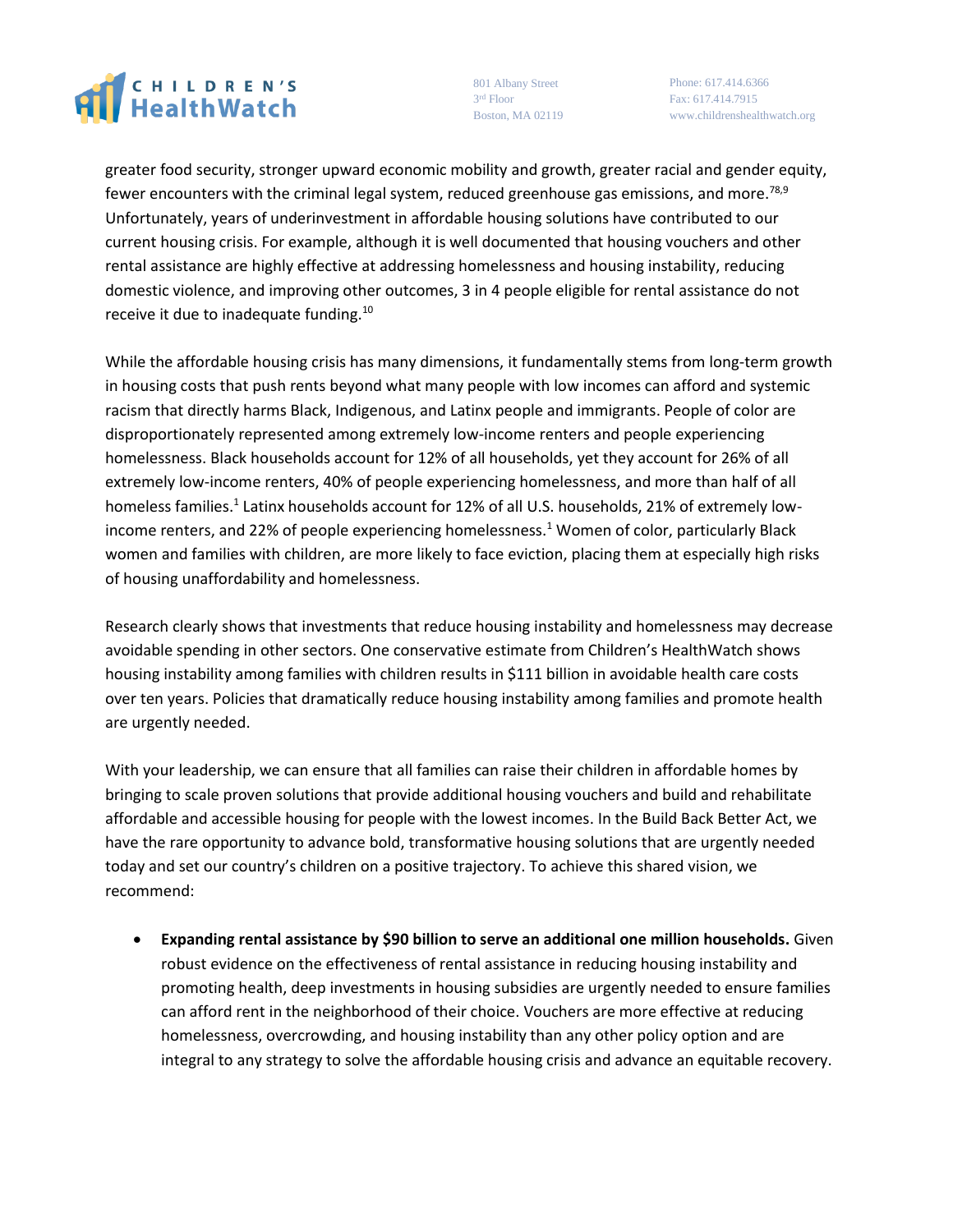

801 Albany Street 3 rd Floor Boston, MA 02119

Phone: 617.414.6366 Fax: 617.414.7915 www.childrenshealthwatch.org

Studies repeatedly show that vouchers hold enormous potential to reduce child poverty and narrow racial gaps in poverty rates. $11$ 

- **Investing \$80 billion to repair the nation's public housing infrastructure for more than two million residents.** Children must live in safe, high-quality homes that provide them with the opportunity for healthy development. Home to 900,000 households, including many children, public housing is in dire need of increased federal investment. Because of divestment by Congress, 10,000 public housing units are lost each year to disrepair, and a large backlog of unmet renovation needs places the health and safety of residents – including children whose health is particularly vulnerable to poor housing quality - at risk. These resources would enable housing agencies to make critical repairs, such as fixing leaky roofs and replacing outdated heating systems, that would improve living conditions for residents and preserve this essential part of the nation's affordable housing infrastructure for the future.
- **Investing \$37 billion in the national Housing Trust Fund (HTF) to build and preserve 330,000 affordable homes and help end homelessness.** The HTF is the first new federal housing resource in a generation exclusively targeted to create and preserve rental homes affordable to people with the lowest incomes. By doing so, the HTF is *the* federal housing production tool most targeted to address the underlying cause of the housing crisis. Other federal production programs, on their own, are not enough to build homes affordable to people living in poverty. In addition to making robust investments in HTF, we urge at least \$26 billion to be set aside to develop permanent supportive housing as part of efforts to end homelessness among families and individuals. 12

Housing instability is a complex public health issue and requires a robust, coordinated, and multi-faceted approach. The above investments are urgently needed to prevent housing instability, eviction, homelessness, and further hardship among children and families in our communities that already struggle to make ends meet. Supporting the health and development of children and families across our country by including these evidence-based provisions in the Build Back Better Act is essential to our nation's current and future prosperity and well-being. It addresses the underlying systemic causes of the housing and homelessness crisis in the United States. We look forward to continuing to work with you as you advance these necessary solutions.

Sincerely,

Children's HealthWatch

cc: The Honorable Speaker Pelosi